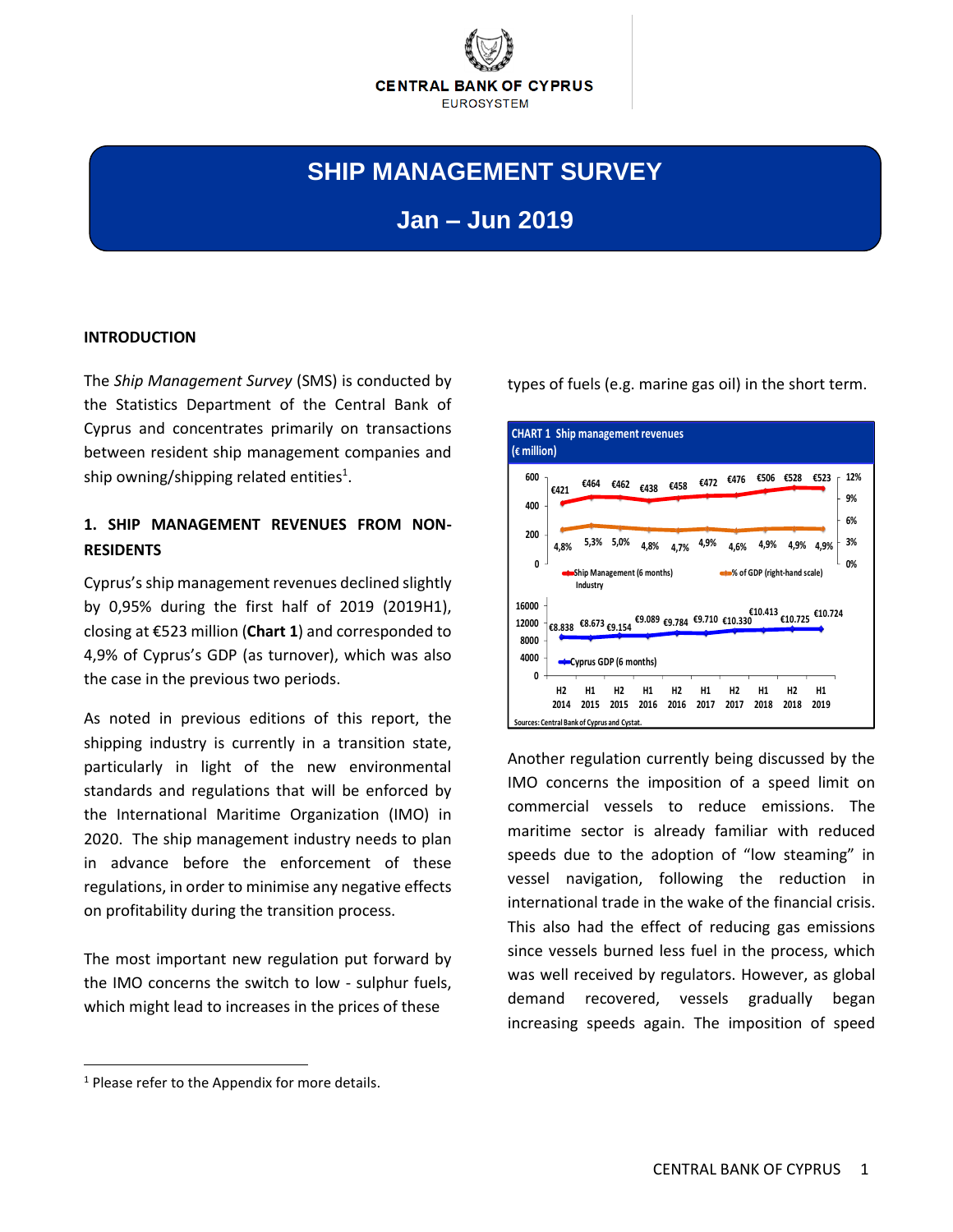limits by the IMO will likely introduce new impediments in the recovery process and needs to be evaluated in advance by the maritime sector, to avoid lengthy disruptions to the sailing schedules of vessels.





In **Chart 2** the industry's revenues are decomposed by country of payment. Germany's contribution to the industry's revenues increased from 44% in 2018H2 to 48% in 2019H1. Other noticeable country contributions during the same period include Greece (9%), Malta (9%) and Singapore (5%).

In **Chart 3,** the ship management companies are classified into non-overlapping revenue segments, as depicted on the horizontal axis. The vertical axis measures the percentage of companies belonging to each segment size. During the period under review, 33% of the companies managed to generate revenues in the range of €1.5 million - €20 million each, with an additional 27% of the companies exceeding the €20 million benchmark.

The level of concentration in the ship management industry is depicted in **Chart 4**, where the companies are ranked in terms of their revenue size. The horizontal axis depicts, in percentage terms, the largest companies while the vertical axis measures the respective (cumulative) percentage revenue contribution of the companies. The turning point indicates the presence of a small number of large companies that dominate the industry. Specifically, the top 30% of the companies accounted for 93% of the industry's revenues.



**Chart 5** depicts Cyprus's water transport turnover value index that is compiled using the NACE Rev. 2 classification system. The index covers the period Feb 2016 – Jun 2019 and, among other activities (e.g. towing or pushing boats and cruises), it includes the transport of passengers or freight over water. The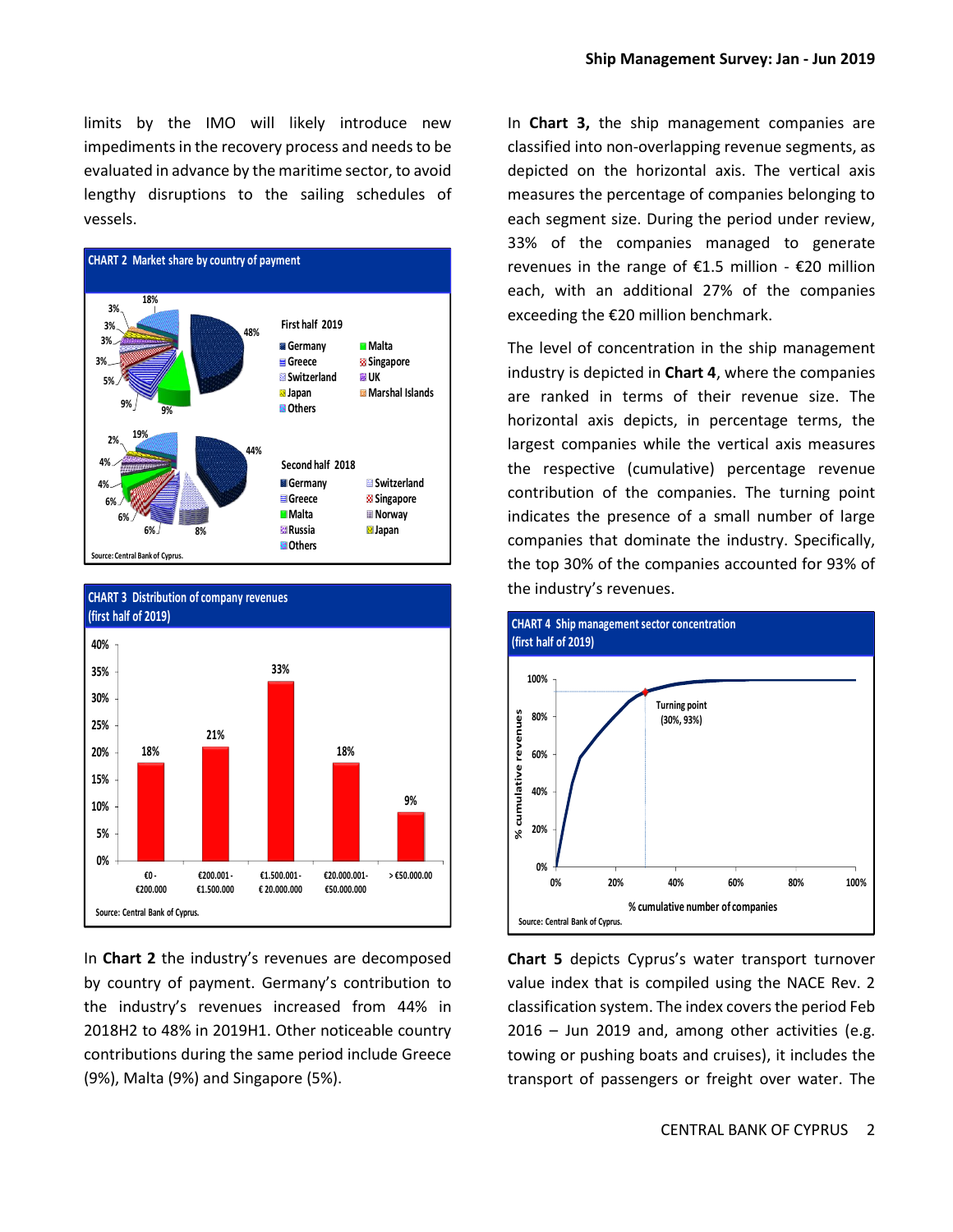chart also includes a smoothing estimate (dashed line) generated using statistical methods that better reflect the underlying core trend in the series<sup>2</sup>. The index is characterised by strong seasonality and a relatively stable trend, which highlights the need to penetrate new markets and improving customer acquisition for additional revenues.



#### **2. SHIP MANAGEMENT SERVICES**

 $\overline{a}$ 

**Chart 6** provides a tree diagram of the industry's revenues, with analysis by type of ship management service and country of payment. Ship management services encompass crew, technical and full management operations, and accounted for 83% of the industry's revenues during the period under review, which is 9% higher when compared with the previous period. The main source countries associated with these ship management revenues are provided in the second level of the tree diagram. Germany remains the most important source with a contribution of 53%, followed by Malta with 11%.





The three main types of ship management operations and their contributions are depicted in **Chart 7**. Crew management services decreased slightly to 46% of the total amount of ship management revenues in 2019H1, while full-management contracts remained stable at 49%.

<sup>&</sup>lt;sup>2</sup>For a discussion of trend estimation methods in shipping, see Michis, A.A. and Nason, G.P. "Case study: shipping trend estimation and prediction via multiscale variance

stabilisation", *Journal of Applied Statistics* 44 (15): 2672- 2684,201[7.http://www.tandfonline.com/doi/full/10.1080](http://www.tandfonline.com/doi/full/10.1080/02664763.2016.1260096) [/02664763.2016.1260096](http://www.tandfonline.com/doi/full/10.1080/02664763.2016.1260096)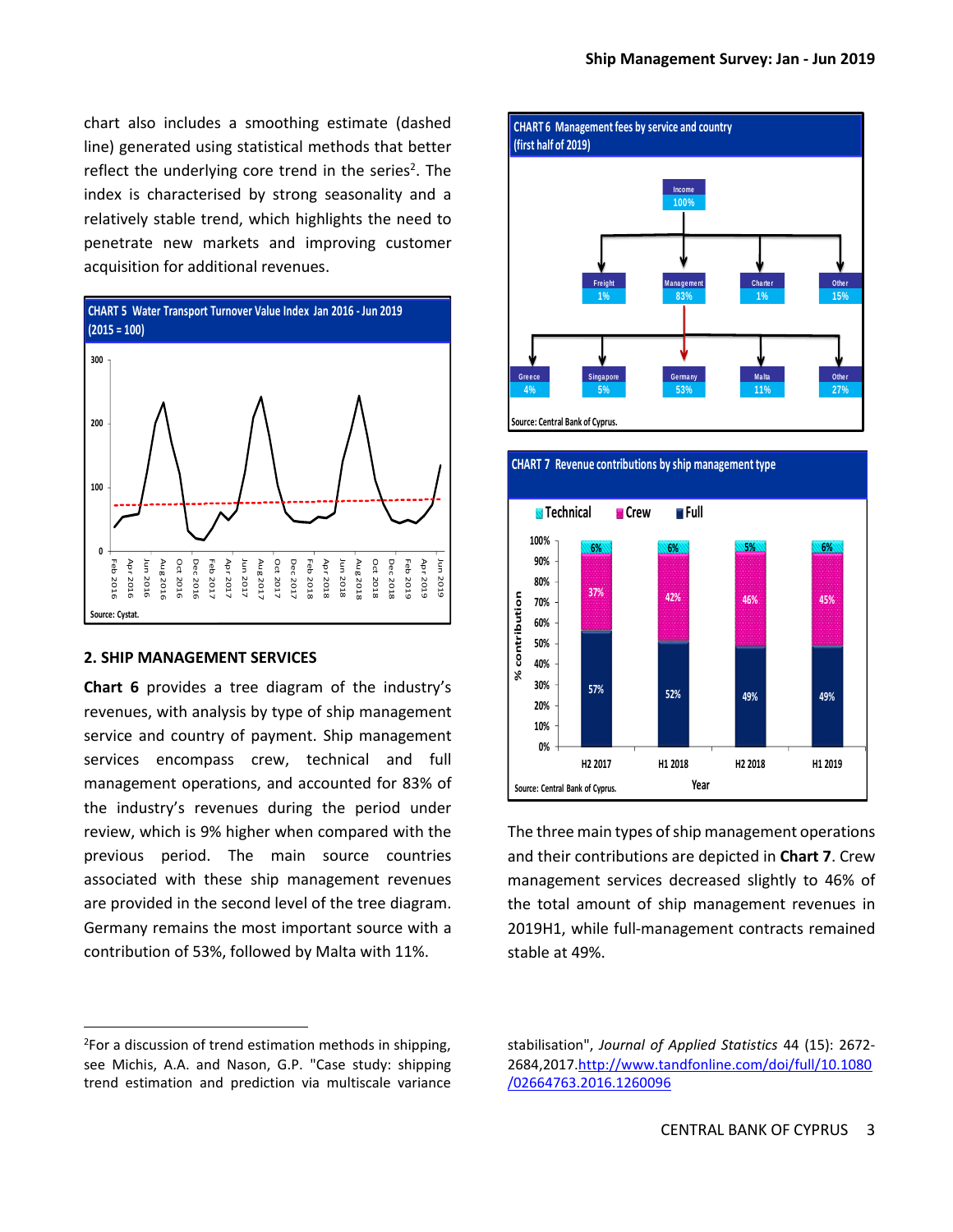

In **Chart 8** the industry's revenues are decomposed by flag registration. The choice of flag is a strategic decision in ship owning operations, particularly in the case of open registries that provide ship owners with considerable advantages in terms of the legal and regulatory framework surrounding ship operations. The share of revenues collected from the provision of ship management services to ships carrying Cyprus's flag, increased further to 46% of the total revenues during 2019H1. The flag contributions during the last two periods (2019H1 and 2018H2) mark a significant change in the structure of revenues when compared with the contributions in 2018H1.

#### **3. COUNTRY PORTFOLIOS**

**Chart 9** examines the relationship between the number of ships managed and the market share of ship management revenues during 2019H1. The horizontal axis is segmented into four different size ranges (groups) in ascending order. Specifically, ship management companies that manage:

- (i) between 1 and 5 ships
- (ii) between 6 and 20 ships
- (iii) between 21 and 40 ships
- (iv) more than 40 ships.

The vertical axis on the left-hand side of the chart measures the numeric and weighted distribution of each group of companies. The right-hand vertical axis measures the average market share in each group.

Companies managing between 1 and 5 ships accounted for 46% of ship management companies but generated only 3% of the industry's revenues. The average company market share in this group was 0,2%. Companies managing between 6 and 20 ships accounted for 20% of ship management companies, generated 9% of the industry's revenues and scored an average share of 1,3%.



### **CHART 9 Average market share by number of ships managed (first half of 2019)**

The last two segments (21-40 and >40) correspond to companies with a higher number of managed ships per period. Specifically, 20% of these companies managed between 21 and 40 ships during 2019H1 and claimed 39% of the industry's revenues. A large number of ships (in excess of 40) were managed by only 14% of the companies but accounted for 49% of the total revenues. The average market share in this group was 9,8%.

**Chart 10** illustrates the geographic coverage of the services provided by the local industry. It includes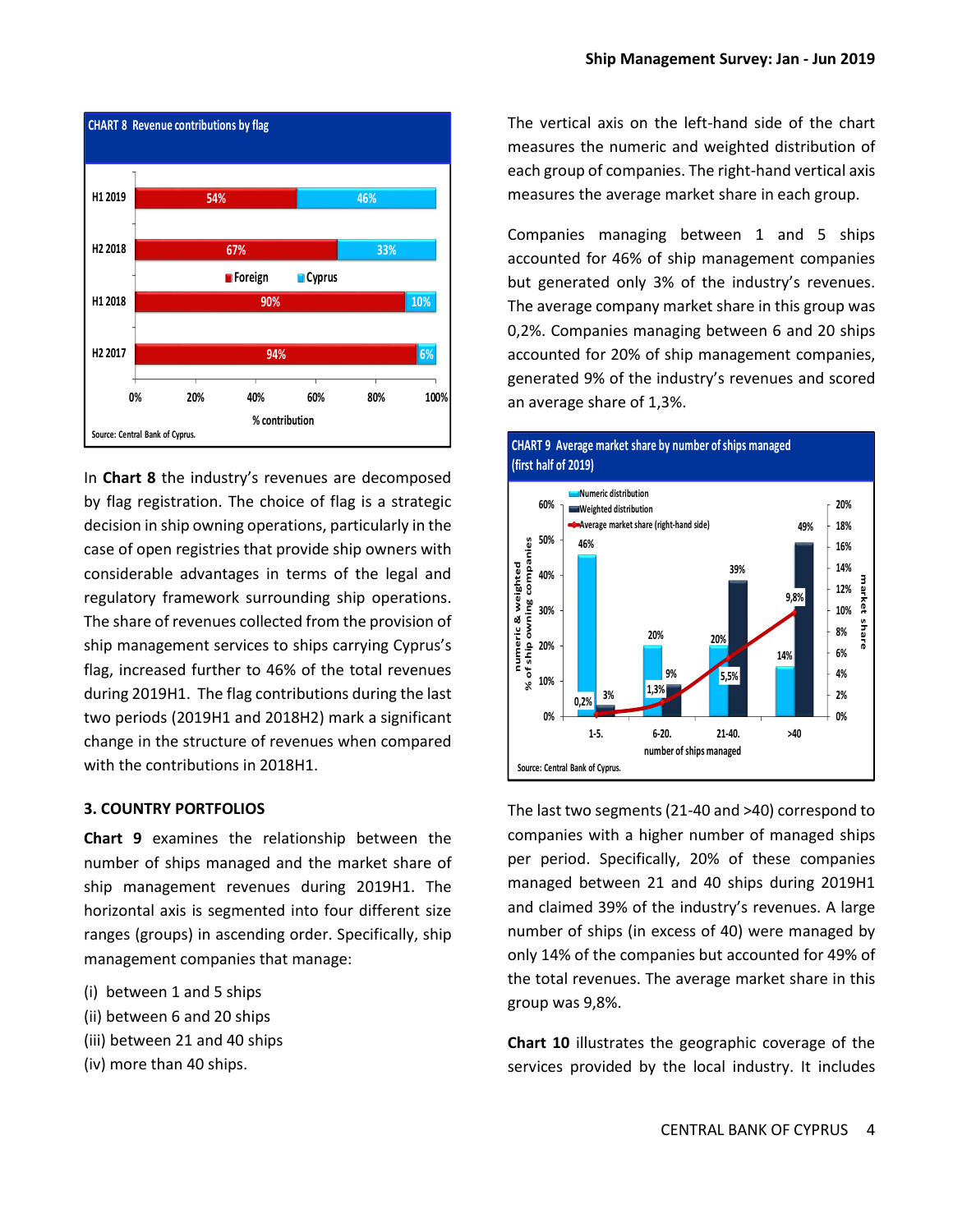information concerning the number of ship management companies that provide services in countries with competitive shipping registries and a previous record of cooperation with the local ship management industry. Each country bar in the chart designates the percentage of Cyprus registered ship management companies providing services in that specific country.

Similarly with previous periods, a large number of companies maintain business links with ship owners in Germany (37%). With the exception of Malta (26%) and Singapore (26%), the level of participation in all other countries remains below the 20% threshold. Strategically, the industry should aim to increase its network of operations to more countries that are traditionally linked with a sizeable maritime transport industry.



#### **4. SHIP MANAGEMENT EXPENSES**

**Chart 11** provides information regarding the level of cross-border expenses associated with the operations of the ship management industry in Cyprus. Industry expenses increased to €442 million in 2019H1.



The main categories of expenses incurred in the industry are depicted in **Chart 12**. The majority of these concern crew expenses, which accounted for 64% of the total amount in 2019H1. Most of these payments were directed to non-EU seafarers (45%). Administration expenses accounted for 12% and ship management expenses (e.g. spare parts, lubricants, dry-docking, etc.) for 24% of the total amount.

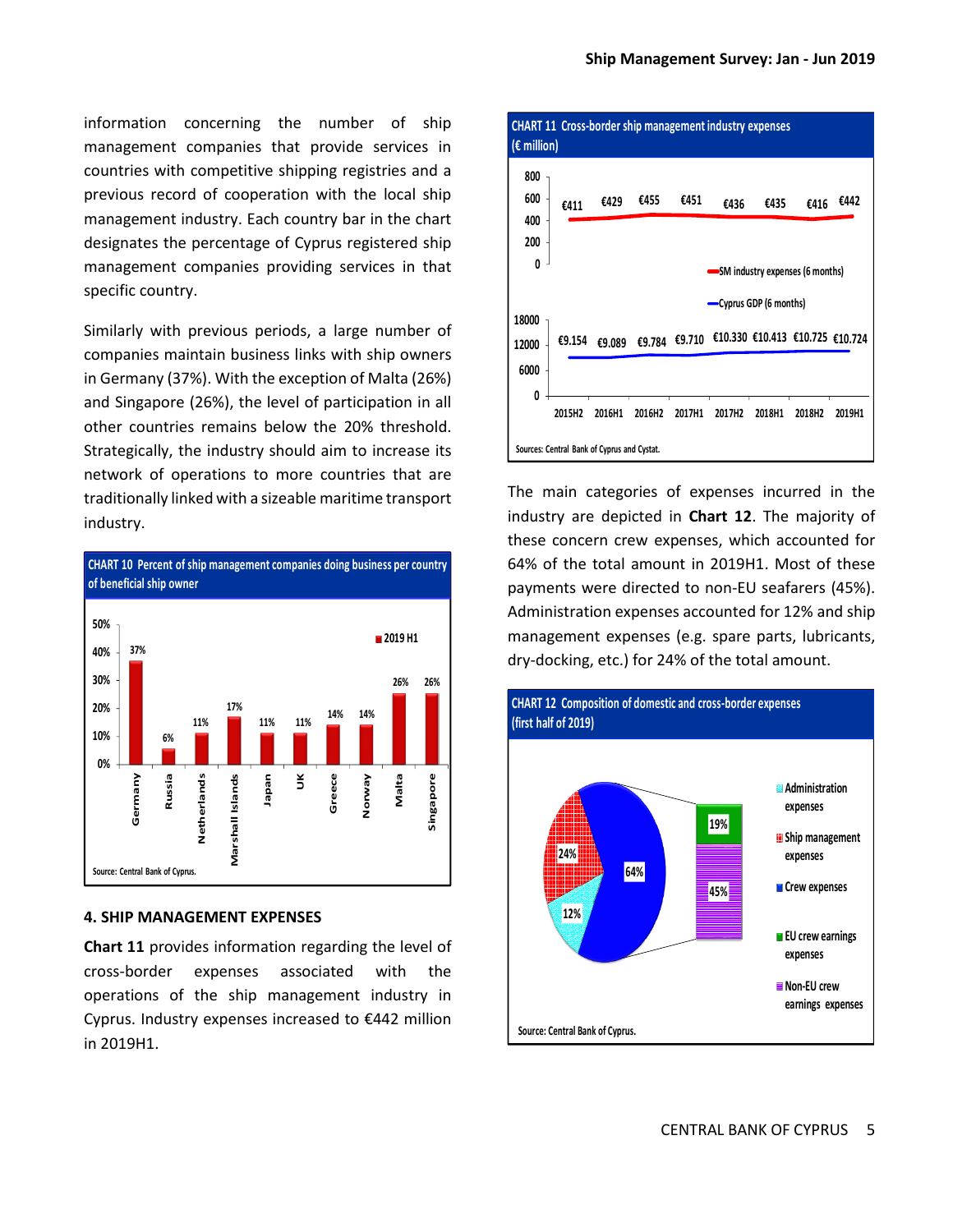The cost and revenue management process in maritime operations is likely to face additional challenges in the future, in light of recent events that influence the prices of inputs and the transport routes associated with the maritime sector.

In addition to the possibility of rising fuel prices that can be triggered by the switch to low-sulphur fuels, additional risks include the trade tensions between USA and China and the political tensions between Iran and the west in the Strait of Hormuz. This strait, is the passage point for a large percentage of the world's crude oil and liquefied natural gas supplies and the recent tensions have created uncertainty in the energy markets.

Furthermore, the USA - China trade tensions have impacted on the stockpiling of American importers who use sea transport services. When stockpiling exists, it is hard to distinguish the real drivers of a possible decline in transport demand in subsequent periods, which increases the level of uncertainty in maritime markets further.